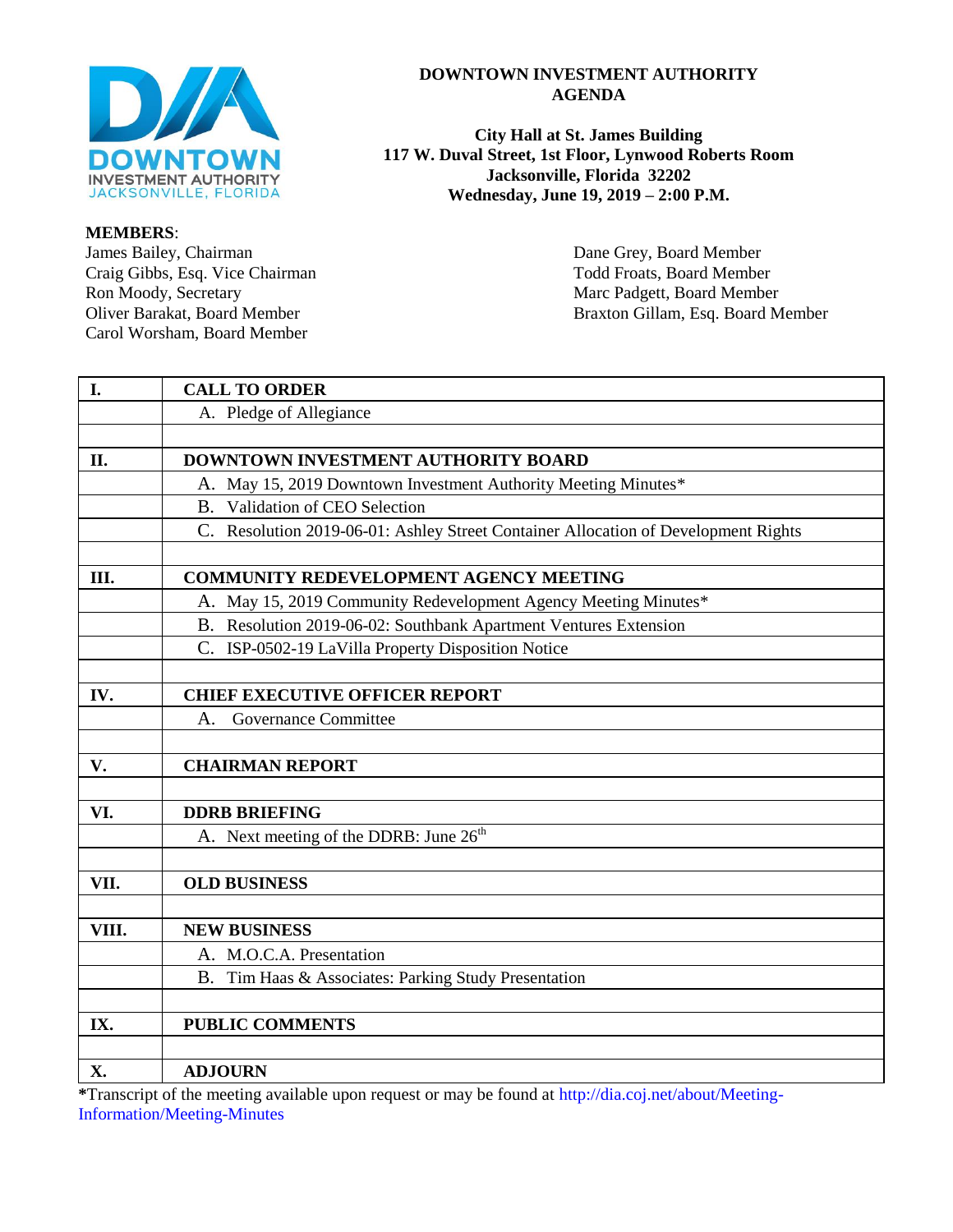

# *Downtown Investment Authority*

## *MEETING MINUTES*

**Board Members Present:** Craig Gibbs, Esq., Vice Chairman; Ron Moody, Secretary; Oliver Barakat; Todd Froats; Braxton Gillam, Dane Grey, Marc Padgett and Carol Worsham

**Board Members Absent:** Jim Bailey, Chairman

**Mayor's Staff:** Dr. Johnny Gaffney, Mayor's Office, Boards and Commission Liaison

**DIA Staff:** Brian Hughes, Office of the Mayor Chief of Staff and Interim Chief Executive Officer; Guy Parola, Operations Manager; and Karen Underwood-Eiland, Executive Assistant.

**City Staff:** Diane Moser, Director of employee Services

**Office of General Counsel:** John Sawyer, Esq.

Meeting Convened: 1:00 p.m.

### **I. CALL TO ORDER**

Vice Chairman Craig Gibbs called the DIA meeting to order at 1:00 p.m.

### **II. DOWNTOWN INVESTMENT AUTHORITY REGULAR MEETING**

### **A. CHIEF EXECUTIVE OFFICER CANDIDATE INTERVIEWS**

Interim CEO Hughes stated that the candidates were scheduled in order to deal with their travel arrangements. Each candidate has a 5 to 10 minutes introduction and the rest of the time is for member's questions and answers. Scoring sheets will be given to Diane Moser, Employees Services and she will come back to report the ranking order based on the score sheets.

- **i. Candidate A** Gregory Flisram, Senior Vice President with Economic Development Corporation of Kansas City, Missouri
- **ii. Candidate B** Kevin Hanna, President/CEO Donaldson Development Group LLC.
- **iii. Candidate C** Lori Boyer, Council Member District 5

Diane Moser, Employee Services provided the ranking of the score sheets to Chairman Gibbs.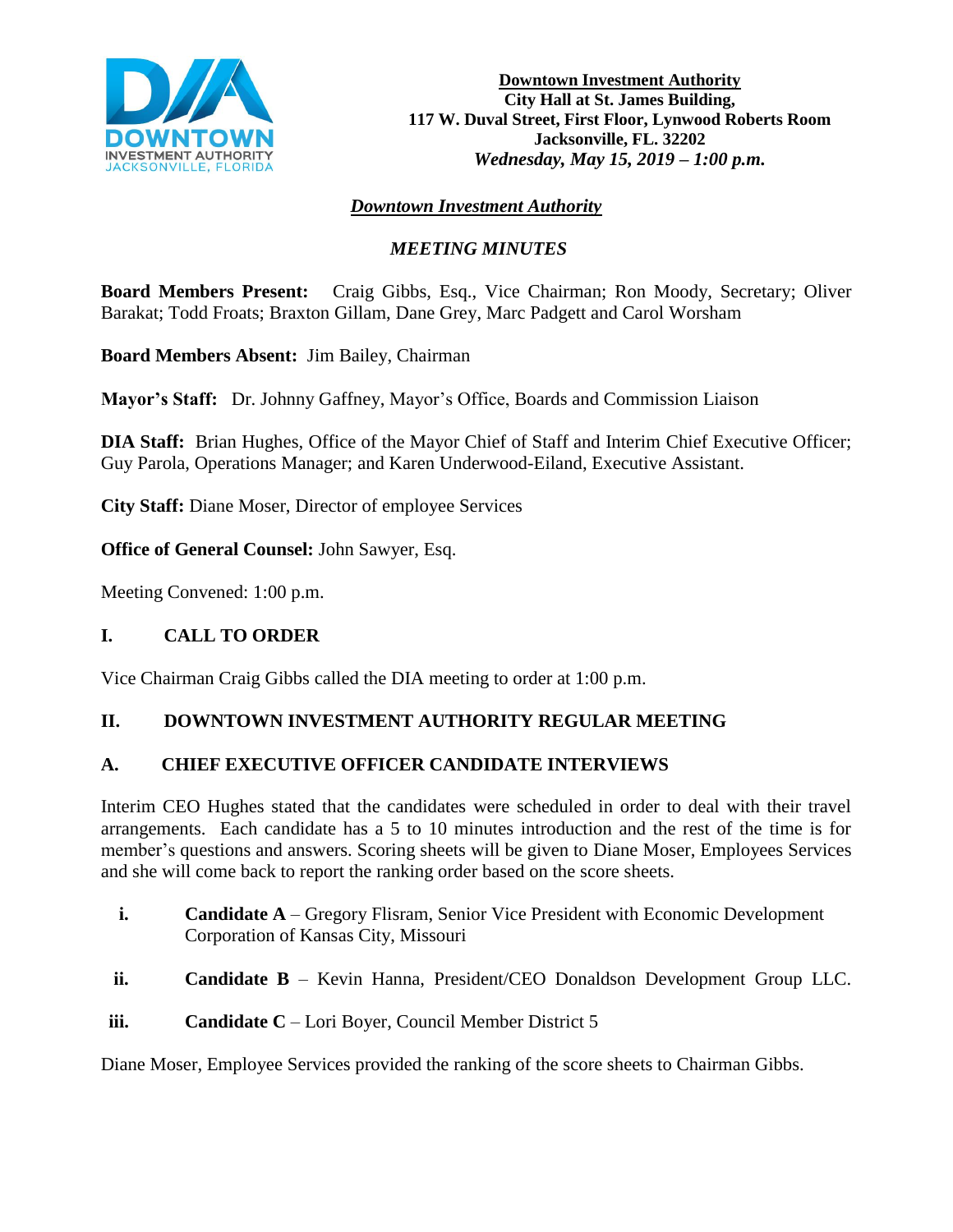Downtown Investment Authority Regular Meeting Minutes – Wednesday, May 15, 2019 Page 2 of 3

Lori Boyer was selected to lead the Downtown Investment Authority and will enter a 30-to 60-day contract negotiation with the DIA Board. She is term limited and will leave the City Council on June 30, replacing inter CEO Brian Hughes.

A MOTION WAS MADE BY BOARD MEMBER BARAKAT AND SECONDED BY BOARD MEMBER MOODY APPROVING LORI BOYER AS CHIEF EXECUTIVE OFFICER OF THE DOWNTOWN INVESTMENT AUTHORITY.

**THE MOTION PASSED UNANIMOUSLY 8-0-0.**

### **B. APPROVAL OF THE APRIL 17, 2019 DOWNTOWN INVESTMENT AUTHORITY MINUTES**

A MOTION WAS MADE BY BOARD MEMBER GREY AND SECONDED BY BOARD MEMBER MOODY APPROVING THE APRIL 17, 2019 DIA MEETING MINUTES

**THE MOTION PASSED UNANIMOUSLY 8-0-0.** 

## **C. RESOLUTION 2019-05-01: DIA ADMINISTRATIVE BUDGET**

#### **RESOLUTION 2019-05-01**

**A RESOLUTION OF THE DOWNTOWN INVESTMENT AUTHORITY RECOMMENDING THAT THE JACKSONVILLE CITY COUNCIL APPROVE THE ATTACHED ADMINISTRATIVE AND OPERATIONAL BUDGET AS PART OF THE CITY'S OVERALL BUDGET APPROVAL; PROVIDING FOR AN EFFECTIVE DATE.**

Mr. Parola brought for the Resolution 2019-05-01. He discussed unfilled positions within the department.

Interim CEO Hughes reported that a serious effort is being prepared toward the year ahead.

A MOTION WAS MADE BY BOARD MEMBER PADGETT AND SECONDED BY BOARD MEMBER FROATS APPROVINE RESOLUTION 2019-05-01

### **THE MOTION PASSED UNANIMOUSLY 8-0-0.**

[REMAINDER OF PAGE INTENTIONALLY LEFT BLANK]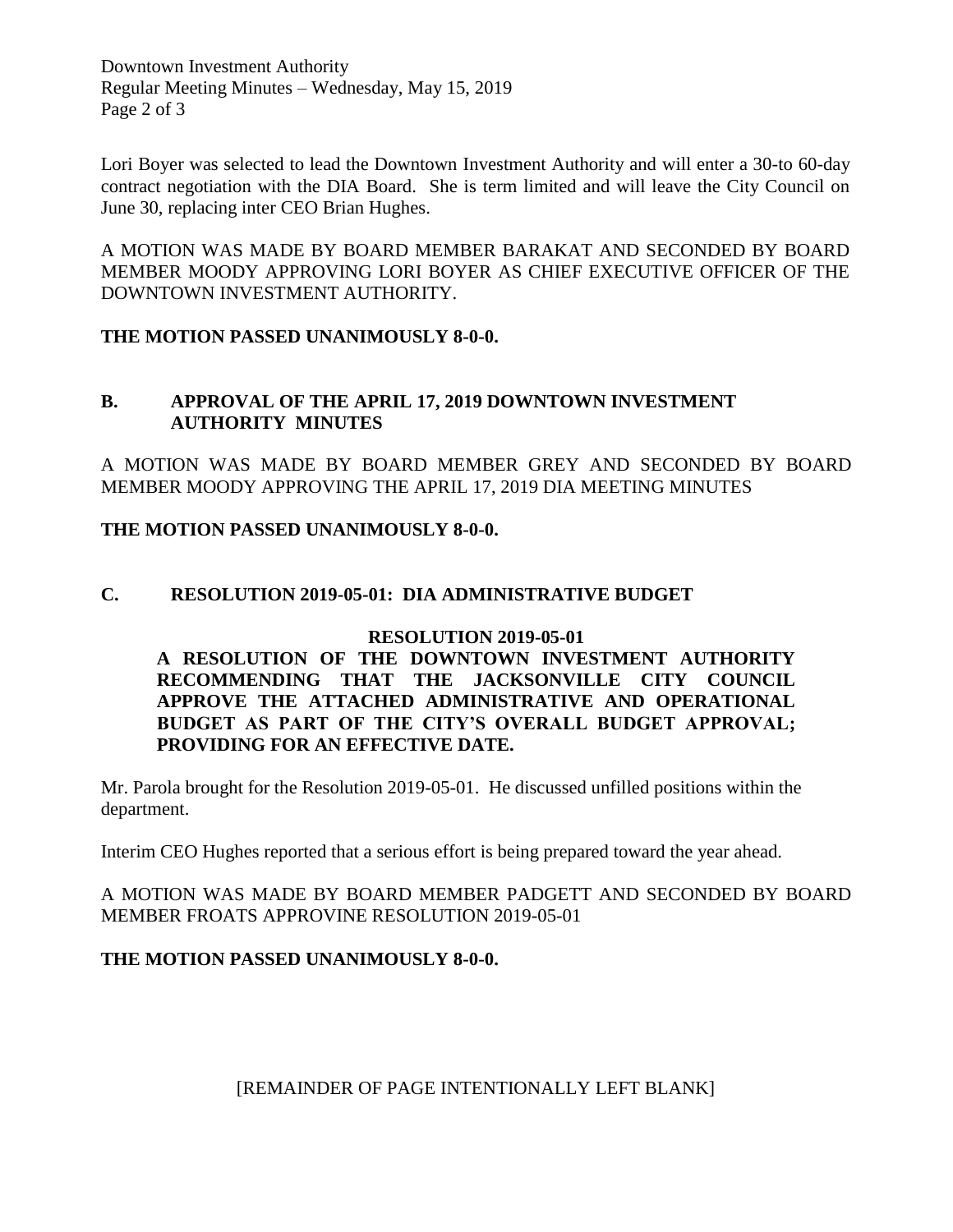#### **D. RESOLUTION 2019-05-02: DOWNTOWN VISION, INC. BUDGET**

#### **RESOLUTION 2019-05-02**

**A RESOLUTION OF THE DOWNTOWN INVESTMENT AUTHORITY RECOMMENDING THAT THE JACKSONVILLE CITY COUNCIL APPROVE THE CITY'S FINANCIAL CONTRIBUTION TO DOWNTOWN VISION, INC. ("DVI") AS IDENTIFIED IN DVI'S 2019-2020 BUDGET; RECOMMENDING THAT THE JACKSONVILLE CITY COUNCIL APPROVE DVI'S 2019-2020 ANNUAL BUDGET INCLUDED AS ATTACHMENT 'A'; PROVIDING FOR AN EFFECTIVE DATE**

Jake Gordon Downtown Vision CEO provided a handout and was present to answer any questions.

A MOTION WAS MADE BY BOARD MEMBER GREY AND SECONDED BY BOARD MEMBER PADGETT APPROVING RESOLUTION 2019-05-02.

#### **THE MOTION PASSED 7-0-1 (Board Member Barakat Abstained)**

*The written minutes for this meeting are only an overview of what was discussed. For verbatim comments of this meeting, a transcript is available upon request. Please contact Karen Underwood-Eiland, at (904) 255-5302, or by email at karenu@coj.net.*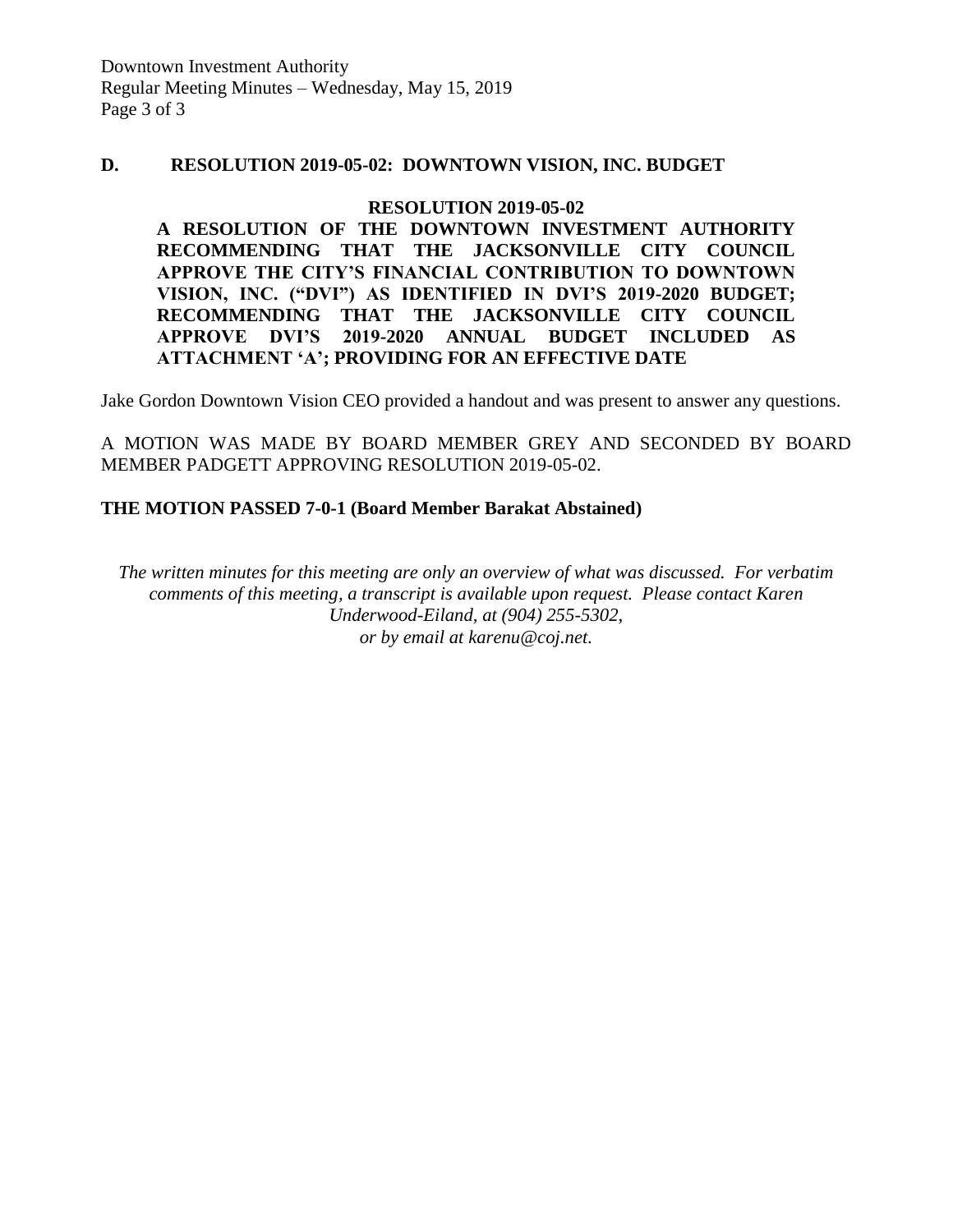#### **RESOLUTION 2019-06-01**

**A RESOLUTION OF THE DOWNTOWN INVESTMENT AUTHORITY ("DIA") ALLOCATING EIGHTEEN (18) UNITS OF PHASE I MULTI-FAMILY DEVELOPMENT RIGHTS FROM THE NORTHSIDE EAST COMPONENT AREA OF THE CONSOLIDATED DOWNTOWN DEVELOPMENT OF REGIONAL IMPACT TO HOOSE A, LLC; ESTABLISHING CERTAIN PERFORMANCE DEADLINES; AUTHORIZING THE DIA CHIEF EXECUTIVE OFFICER TO EXECUTE AN ALLOCATION AGREEMENT AND OTHERWISE TAKE ALL NECESSARY ACTION TO EFFECTUATE THE PURPOSES OF THIS RESOLUTION; PROVIDING AN EFFECTIVE DATE.**

**WHEREAS**, pursuant to Ordinance 2014-0560-E, DIA is the "Master Developer" with respect to the Consolidated Downtown Development of Regional Impact ("DRI") Development Order; and

**WHEREAS**, Hoose A, LLC, has received Conceptual Approval from the Downtown Development Review Board for the construction of eighteen (18) multi-family units in the Cathedral District of Downtown Jacksonville; and

**WHEREAS**, there are sufficient available multi-family development rights within Phase I of the Northside East Component Area of the Consolidated Downtown DRI; and

**WHEREAS**, the DIA finds that this Resolution furthers the following Redevelopment Goal of the North Bank and Southside Community Redevelopment Area Plan:

**Redevelopment Goal No. 2**: Increase rental and owner-occupied housing downtown, targeting key demographic groups seeking a more urban lifestyle, NOW THEREFORE

**BE IT RESOLVED**, by the Downtown Investment Authority

**Section 1.** The DIA finds that the recitals set forth above are true and correct and are incorporated herein by this reference.

**Section 2.** The DIA allocates eighteen (18) Phase I units of multi-family development rights from the Northside East Component Area of the Consolidated Downtown DRI, subject to the following:

- i. Any unused development rights as of the issuance of a permit for vertical construction shall be returned to the DIA without any further action by the DIA.
- ii. Should Hoose A, LLC, or their assigns fail to have a permit for vertical construction on or by six months from the effective date of this Resolution, this Resolution and the allocation of development rights shall become null and void without any further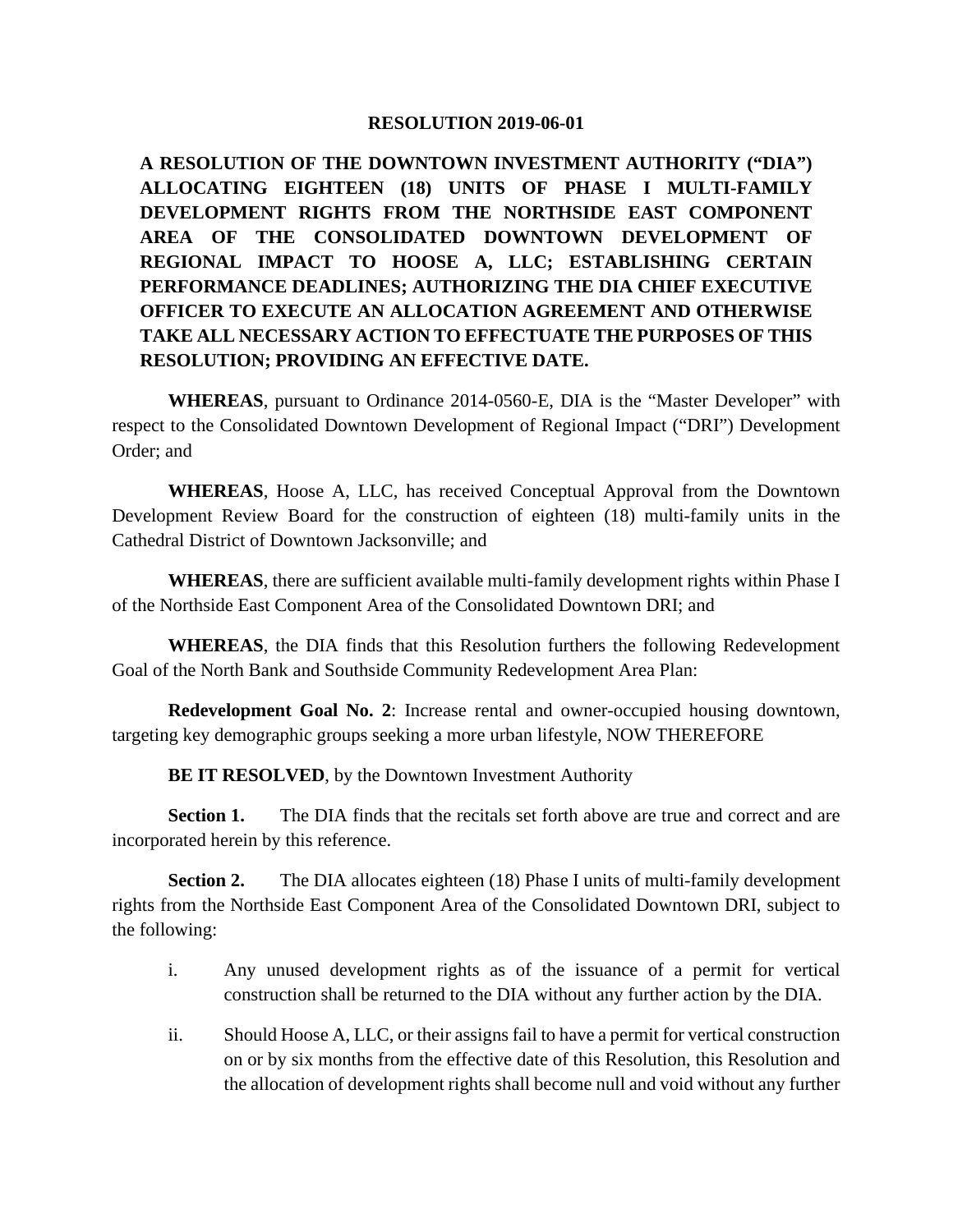action by the DIA. The DIA Chief Executive Officer may, at their sole discretion, extend this requirement by up to sixty (60) days for show of good cause.

iii. Should Hoose A, LLC, or their assigns fail to have commenced vertical construction on or by six months from the issuance of a permit for vertical construction, this Resolution and the allocation of development rights shall become null and void without any further action by the DIA. The DIA Chief Executive Officer may, at their sole discretion, extend this requirement by up to sixty (60) days for show of good cause.

**Section 3.** The DIA authorizes its Chief Executive Officer to execute an Allocation of Development Rights Agreement and otherwise take all necessary action to effectuate the purposes of this Resolution.

**Section 4.** The Effective Date of this Resolution is the date upon execution of this Resolution by the Chair of the DIA Board.

\_\_\_\_\_\_\_\_\_\_\_\_\_\_\_\_\_\_\_\_\_\_

### WITNESS: **DOWNTOWN INVESTMENT AUTHORITY**

James Bailey, Chairman Date

VOTE: In Favor: \_\_\_\_\_\_\_\_ Opposed: \_\_\_\_\_\_\_\_ Abstained: \_\_\_\_\_\_\_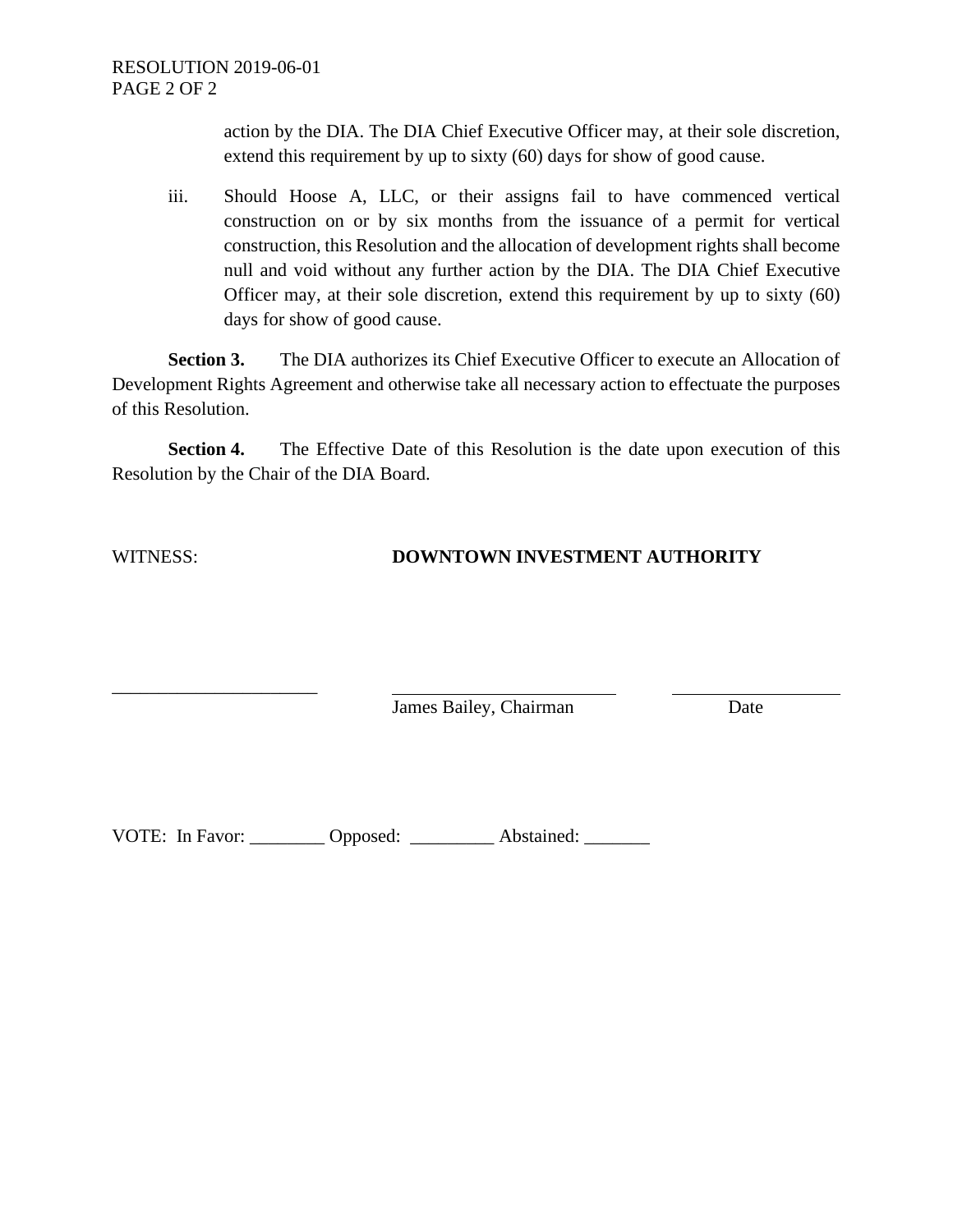

**Downtown Investment Authority City Hall at St. James Building, 117 W. Duval Street, First Floor, Lynwood Roberts Room Jacksonville, FL. 32202** *Wednesday, June 19, 2019 –2:00 p.m.* 

# *Community Redevelopment Agency*

# *MEETING MINUTES*

**Board Members Present:** Craig Gibbs, Esq., Vice Chairman; Ron Moody, Secretary; Oliver Barakat; Todd Froats; Braxton Gillam, Dane Grey, Marc Padgett and Carol Worsham

**Board Members Absent:** Jim Bailey, Chairman

**Mayor's Staff:** Dr. Johnny Gaffney, Mayor's Office, Boards and Commission Liaison

**Council Member:** Lori Boyer, Council Member District 5

**DIA Staff:** Brian Hughes, Interim Chief Executive Officer; Guy Parola, Operations Manager; and Karen Underwood-Eiland, Executive Assistant.

**City Staff:** Diane Moser, Director of Employee Services

**Office of General Counsel:** John Sawyer, Esq. Meeting Convened Immediately Following DIA Meeting

### *Downtown Investment Board Meeting*

Vice Chairman Gibbs called the DIA Meeting to order at 2:02 p.m.

### **II. DOWNTOWN INVESTMENT AUTHORITY AGENCY MEETING**

### **A. APPROVAL OF THE MAY 15, 2019 DOWNTOWN INVESTMENT AUTHORITY BOARD MEETING MINUTES.**

### **A MOTION WAS MADE BY BOARD MEMBER GILLAM AND SECONDED BY BOARD MEMBER PADGETT APPROVING THE MAY 15, 2019 DOWNTOWN INVESTMENT AUTHORITY MEETING MINUTES.**

#### **THE MOTION PASSED UNANIMOUSLY 8-0-0.**

### **B. VALIDATION OF CEO SELECTION**

Interim Hughes reported at the last meeting, the Board elected Lori Boyer for CEO of the Downtown Investment Authority.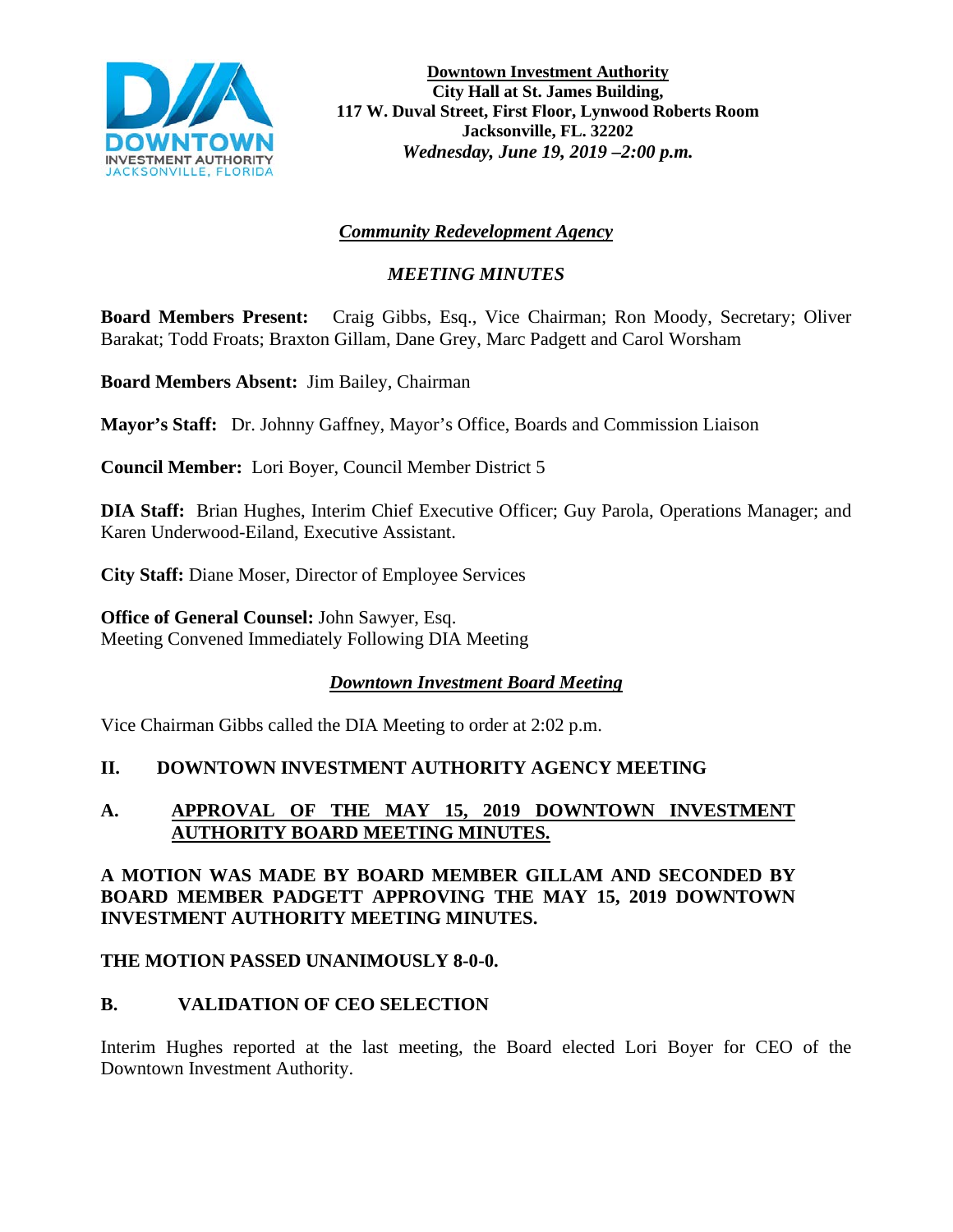Downtown Investment Authority Regular Meeting Minutes – Wednesday, June 19, 2019 Page 2 of 7

Ms. Moser provided copies of the scoring sheets to each Board Member to identify and reaffirm the votes from each member. While Ms. Moser conducted a recalculation of the scores, he moved to Item 2C on the agenda.

### **C. RESOLUTION 2019-06-01 ASHLEY STREET CONTAINER ALLOCATION OF DEVELOPMENT RIGHTS.**

### **RESOLUTION 2019-06-01**

**A RESOLUTION OF THE DOWNTOWN INVESTMENT AUTHORITY ("DIA") ALLOCATING EIGHTEEN (18) UNITS OF PHASE I MULTI-FAMILY DEVELOPMENT RIGHTS FROM THE NORTHSIDE EAST COMPONENT AREA OF THE CONSOLIDATED DOWNTOWN DEVELOPMENT OF REGIONAL IMPACT TO HOOSE A, LLC; ESTABLISHING CERTAIN PERFORMANCE DEADLINES; AUTHORIZING THE DIA CHIEF EXECUTIVE OFFICER TO EXECUTE AN ALLOCATION AGREEMENT AND OTHERWISE TAKE ALL NECESSARY ACTION TO EFFECTUATE THE PURPOSES OF THIS RESOLUTION; PROVIDING AN EFFECTIVE DATE.** 

### **A MOTION WAS MADE BY BOARD MEMBER WORSHAM AND SECONDED BY BOARD MEMBER MOODY APPROVING RESOLUTION 2019-06-01.**

#### **THE MOTION PASSED UNANIMOUSLY 8-0-0.**

Vice Chairman Gibbs closed the Downtown Investment Authority and opened the Community Redevelopment Agency meeting to order.

### **D. APPROVAL OF THE MAY 15, 2019 COMMUNITY DEVELOPMENT AGENCY MEETING MINUTES**

**A MOTION WAS MADE BY BOARD MEMBER GREY AND SECONDED BY BOARD MEMBER FROATS APPROVING THE MAY 15, 2019 COMMUNITY REDEVELOPMENT AGENCY MEETING MINUTES.** 

**THE MOTION PASSED UNANIMOUSLY 8-0-0.**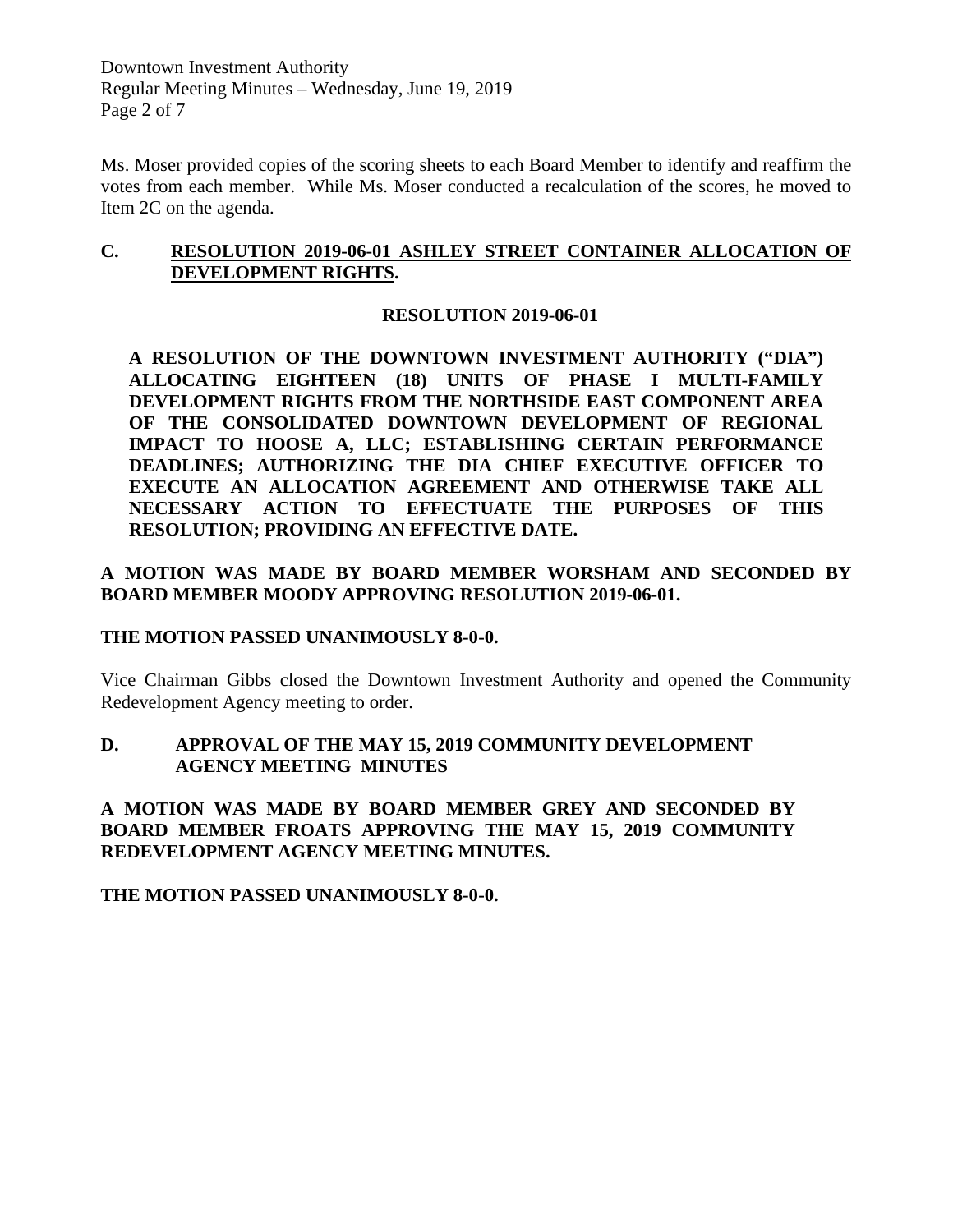### **E. RESOLUTION 2019-06-02: SOUTHBANK APARTMENT VENTURES**

#### **RESOLUTION 2019-06-02**

**A RESOLUTION OF THE DOWNTOWN INVESTMENT AUTHORITY APPROVING A SECOND (2ND) AMENDMENT TO THE REDEVELOPMENT AGREEMENT DATED MAY 11, 2017 BETWEEN THE CITY OF JACKSONVILLE AND SOUTHBANK APARTMENT VENTURES,**  LLC; APPROVING A FIRST (1<sup>ST)</sup> AMENDMENT TO THE ALLOCATION **OF DEVELOPMENT RIGHTS AGREEMENT DATED MAY 11, 2017 BETWEEN THE DOWNTOWN INVESTMENT AUTHORITY AND SOUTHBANK APARTMENT VENTURES, LLC; AUTHORIZING ITS CHIEF EXECUTIVE OFFICER ("CEO") TO TAKE ALL NECESSARY ACTION TO EFFECTUATE THE PURPOSES OF THIS RESOLUTION; PROVIDING AN EFFECTIVE DATE**.

Steve Diebenow was present to answer any questions.

### **A MOTION WAS MADE BY BOARD MEMBER GILLAM AND SECONDED BY BOARD MEMBER GREY RECOMMENDING APPROVAL OF RESOLUTION 2019-06-02.**

#### **THE MOTION PASSED UNANIMOUSLY 8-0-0.**

#### **F. ISP-0502-19 LAVILLA PROPERTY DISPOSITION NOTICE**

Three (3) proposals were provided to the Board for review.

- Vestcor
- Blackwater Capital
- Johnson Commons

### **A MOTION WAS MADE BY BOARD MEMBER MOODY AND SECONDED BY BOARD MEMBER FROATS RECOMMENDING APPROVAL OF ISP-0502-19 LAVILLA PROPERTY DISPOSITION NOTICE.**

#### **THE MOTION PASSED UNANIMOUSLY 8-0-0.**

Council Member Boyer exited the meeting.

Vice Chairman Gibbs closed the Community Redevelopment Agency meeting and reopened the Downtown Investment Authority Meeting.

#### **Validation of CEO Selection:**

Diane Moser read the scores documented from each Board Members below: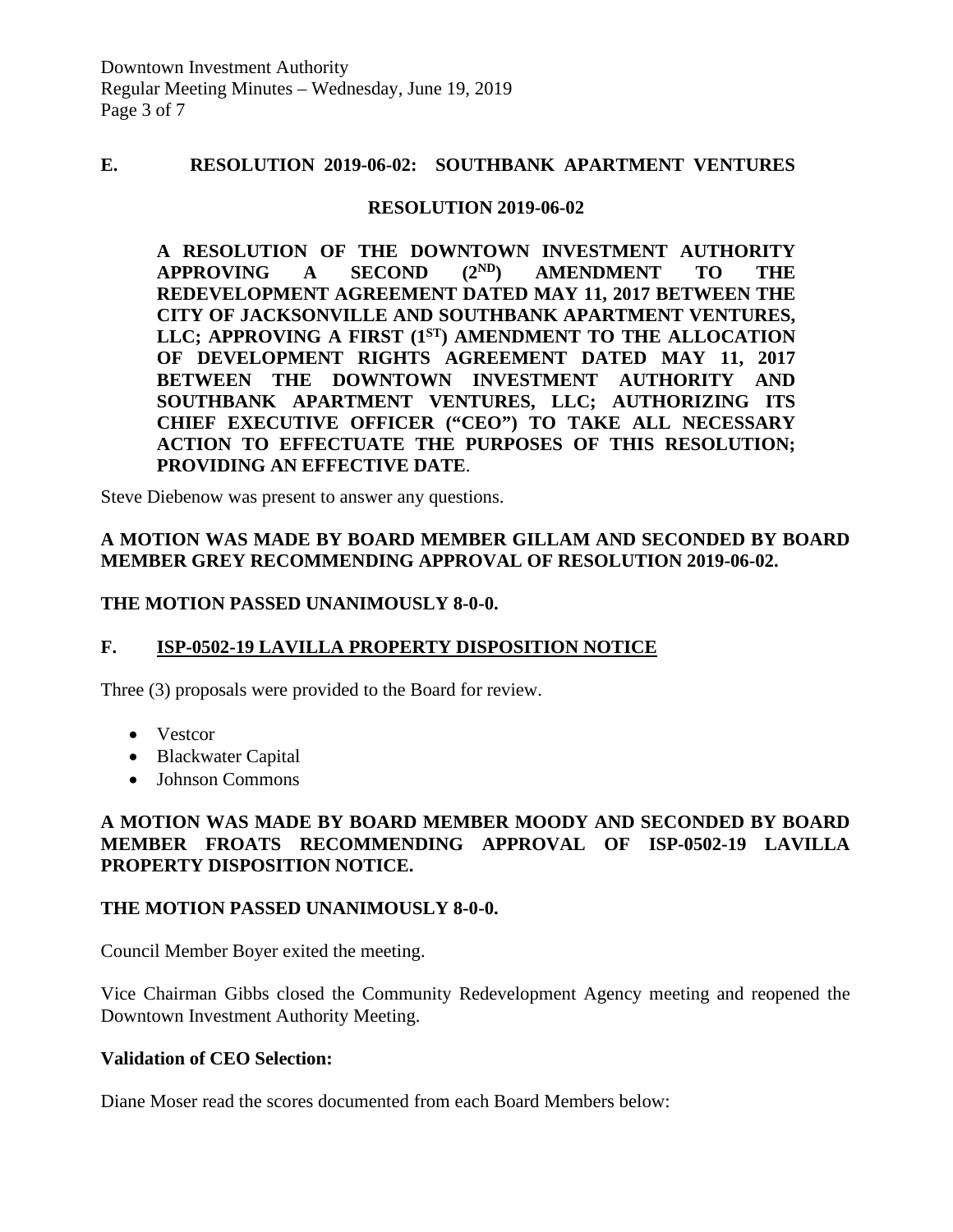Downtown Investment Authority Regular Meeting Minutes – Wednesday, June 19, 2019 Page 4 of 7

| Board          | Gregory | Kevin | Lori  |  |
|----------------|---------|-------|-------|--|
| <b>Members</b> | Flisram | Hanna | Boyer |  |
| <b>Barakat</b> | 33      | 31    | 47    |  |
| Grey           | 48      | 47    | 46    |  |
| Gibbs          | 40      | 45    | 38    |  |
| Froats         | 48      | 43    | 45    |  |
| Gillam         | 46      | 43    | 46    |  |
| Padgett        | 48      | 33    | 46    |  |
| Worsham        | 42      | 34    | 44    |  |
| Moody          | 41      | 35    | 44    |  |
| Total          | 346     | 311   | 356   |  |

### **A MOTION WAS MADE BY BOARD MEMBER MOODY AND SECONDED BY BORD MEMBER GREY APPROVING LORI BOYER AS THE CHIEF EXECUTIVE OFFICER OF THE DOWNTOWN INVESTMENT AUTHORITY.**

#### **THE MOTION PASSED UNANIMOUSLY 8-0-0.**

Mr. Hughes proposed the board to vote on the adoption of the CEO contract.

### **A MOTION WAS MADE BY BOARD MEMBER GREY AND SECONDED BY BOARD MEMBER PADGETT APPROVAL FOR THE CEO CONTRACT.**

#### **THE MOTION PASSED UNANIMOUSLY 8-0-0**.

Council Member Boyer entered the meeting.

Vice Chairman Gibbs closed the Downtown Investment Authority meeting and reopened the Community Redevelopment Agency meeting.

Board Member Barakat reported ex-parte communications with the three applicants.

Board Member Gillam proposed for the board to set up an unsolicited proposal procedure to have a scoring committee which will consist of a representative of the board, the executive director and mayoral staff to receive and score the submissions. A recommendation would come back before the board to approve or disapprove. Board Member Barakat concurred with Gillam's approach.

Board Member Gillam addressed concerns and made an amendment to his motions and commented as a board, to proceed with development in a macro way and request the staff evaluate and to bring back a recommendation at the next meeting.

The motion passed unanimously 8-0-0.

Steve Diebenow was present on behalf of Vestcor.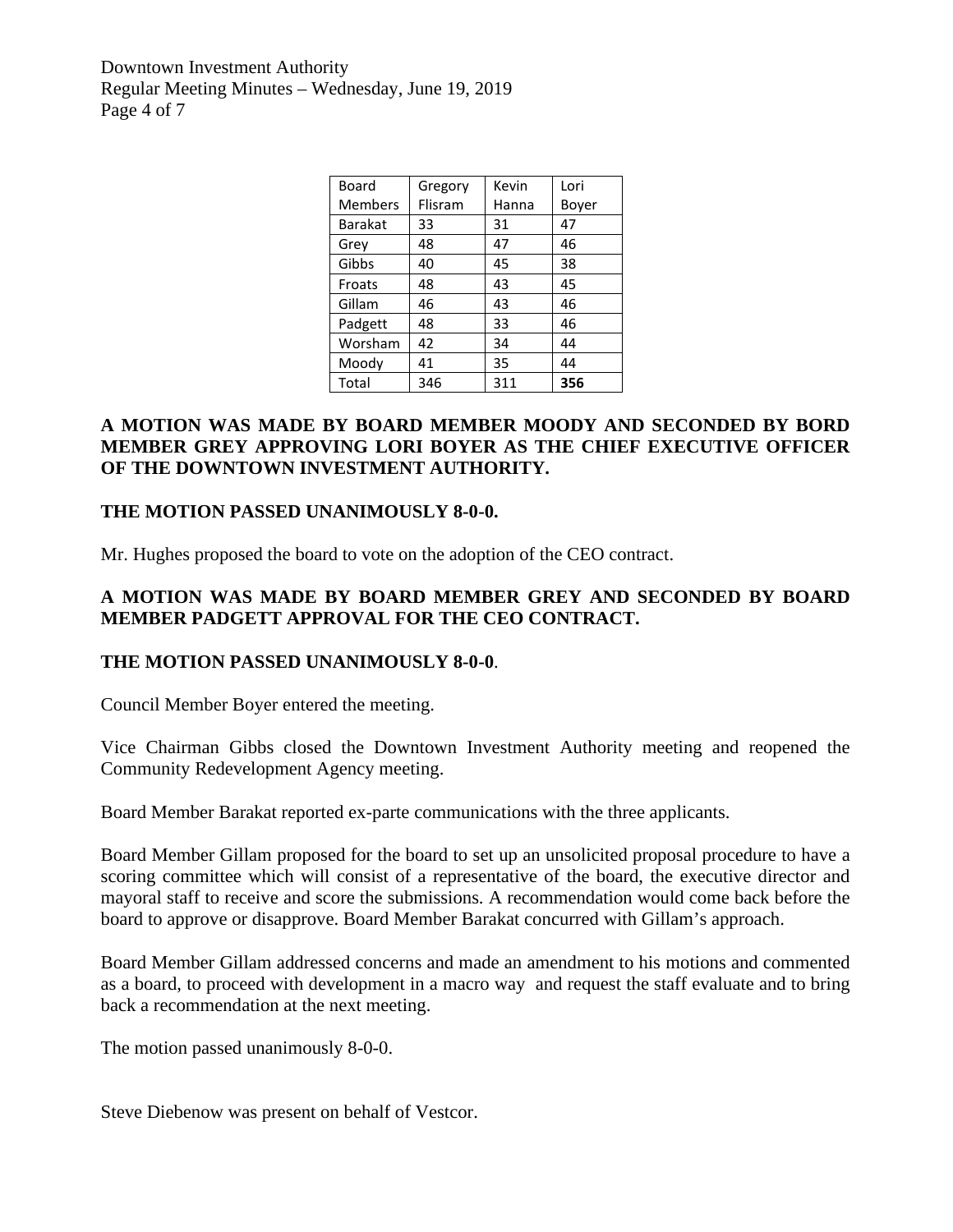Downtown Investment Authority Regular Meeting Minutes – Wednesday, June 19, 2019 Page 5 of 7

Wyman Duggan was present on behalf of Johnson Commons. Tripp Stanley was present on behalf of Blackwater Capital LLC.

### **A MOTION WAS MADE BY BOARD MEMBER BARAKAT AND SECONDED BY BOARD MEMBER MOODY TO REJECT AND ESTABLISH WITHIN 30 DAYS A NEW CRITERIA TO TERMINATE ALL BIDS. ALL APPLICANTS CAN REBID. ANYONE CAN REBID ON THE NOTICE PROVISION AND THAT NOTICE PROVISION WILL GO OUT FOR 30 DAYS.**

Council Member Boyer stated starting now not that we would wait another 30 days before we establish the criteria.

### **THE MOTION PASSED 5-1-(Padgett) opposed -2 (Grey) and (Gillam) abstained from voting.**

Council Member Boyer outlined the criteria's and the Board workshopped on their scorings.

### **A MOTION WAS MADE BY BOARD MEMBER MOODY AND SECONDED BY BOARD MEMBER GILLAM THAT THE MATRIX POINTS BE ALLOCATED 20 TO NUMBER 1, 20, TO NUMBER 2, 30, TO NUMBER 3, 15 TO NUMBER 4 AND 15 TO NUMBER FIVE.**

Vice Chairman Gibbs offered a friendly amendment to allow the staff some authority to delineate what compliance with the Northbank and LaVilla plans would include with emphasis on historical content. Council Member Boyer stated there are numerous plan elements that may have specific relevance to this and she will attempt to work with John Sawyer.

### **Public Comments**

Stanley Scott commented about the historical value to this city.

### **THE MOTION PASSED UNANIMOUSLY 8-0-0.**

Council Member Boyer noted if the board would like to consider adding a requirement that any proposal have individual for-sale units, now would be the time to make a motion to be included as criteria.

### **A MOTION WAS MADE BY BOARD MEMBER GREY AND SECONDED BY BOARD MEMBER GILLAM TO CONSIDER OWNER-OCCUPIED INDIVDUAL FOR-SALE UNITS.**

### **THE MOTION PASSED UNANIMOUSLY 8-0-0.**

#### **Public Comments**

Stanley Scott agreed with Council Member Boyer that there should be mixed rental and residential unit's downtown.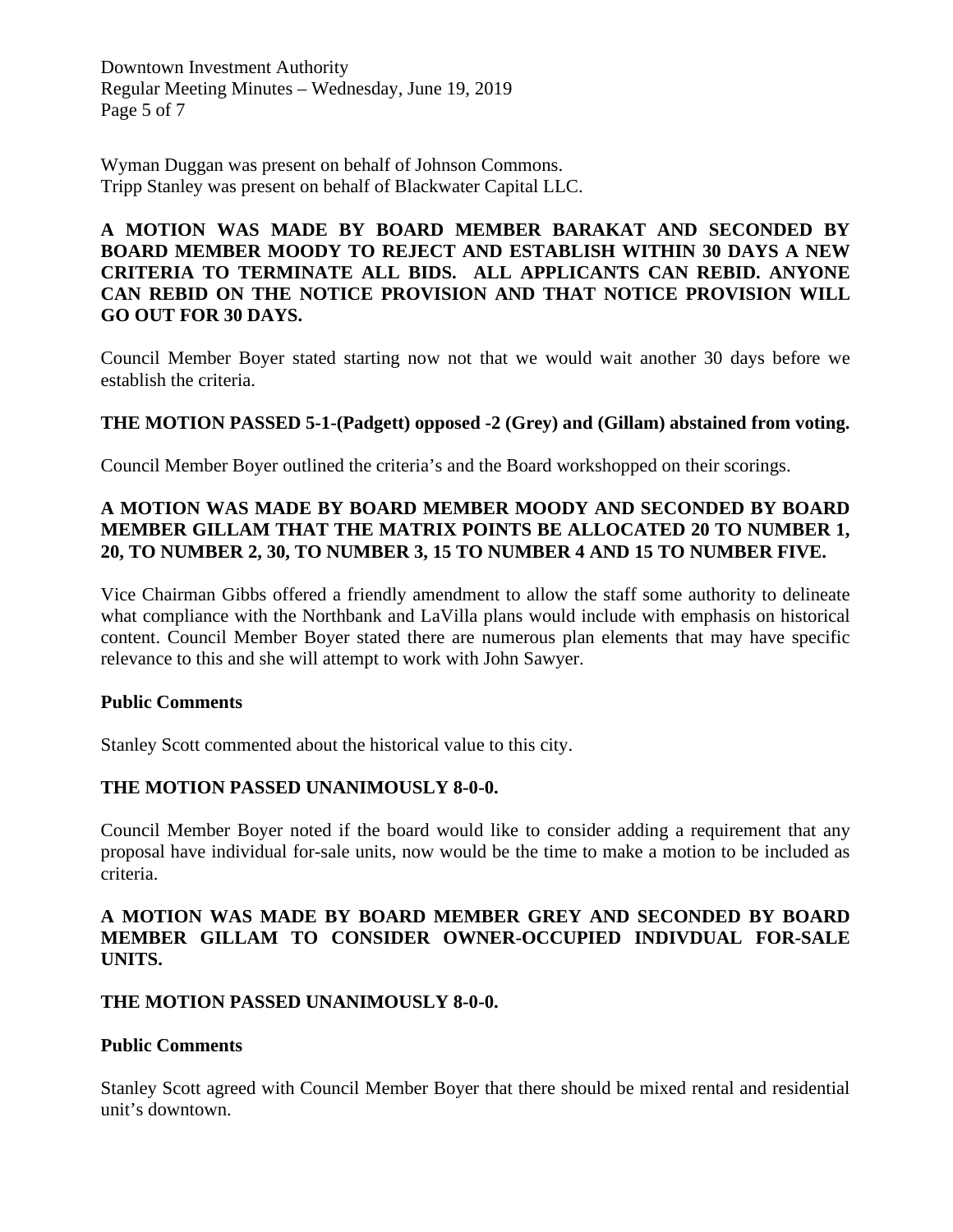### **IV. CHIEF EXECUTIVE OFFICER REPORT**

Council Member Boyer pointed out the need to vote on Board Member Gillam's earlier motion suggesting on a global basis, that scoring be conducted by the CEO or the representative of the DIA, a member of the board and a person appointed by the Mayor.

Board Member Gillam noted his motion is that this body scores the particular proposal in the meeting. Board Member Moody seconded.

Board Member Moody stated one option would be to take it through the Strategic Implementation Committee for scoring to spend ample amount of time to analyze and bring the proposal back to the Board.

Interim CEO Hughes stated the timeline would be tight. Council Member Boyer suggested having it done before Friday. Interim CEO Hughes stated that there would have to be 30 days, and submitted at the next noticed board meeting.

### **A MOTION WAS MADE BY BOARD MEMBER GILLAM AND SECONDED BY BOARD MEMBER MOODY THAT THE PARTICULAR PROPOSALS ARE SCORED BY THE DIA IN THE BOARD MEETING.**

### **THE VOTE FAILED**

### **A MOTION WAS MADE BY BOARD MEMBER GREY AND SECONDED BY BOARD MEMBER PADGETT TO HAVE STAFF REVIEW THE PROPOSALS AND COME BACK TO THE BOARD WITH A RECOMMENDATION, OR AT LEAST A FIRST, SECOND AND THIRD, WITH AN OUTLINED CRITERIA.**

Interim CEO Hughes suggested a refinement of staff down to the specific level of detail that Board Member Barakat indicated: A Board Member, DIA staff member, and a Mayoral appointee from a department from the City.

### **AN AMENDED MOTION WAS MADE BY BOARD MEMBER GILLAM AND SECONDED BY BOARD MEMBER GREY REFLECTING A BOARD MEMBER, EXECUTIVE DIRECTOR AND A MAYORAL CANDIDATE TO EVALUATE THE PROJECT AND BRING IT BACK BEFORE THE BOARD.**

John Sawyer stated the amendment to the motion was to be consistent with the scoring staff pursuant to the convention center notice. He pointed out that it would be the staff as set forth in the convention center, notice that will score and evaluate. Board Member Barakat seconded the motion. The Motion Passed Unanimously 8-0-0.

Evaluation committee members are Oliver Barakat, A Mayor's Representative and DIA Staff.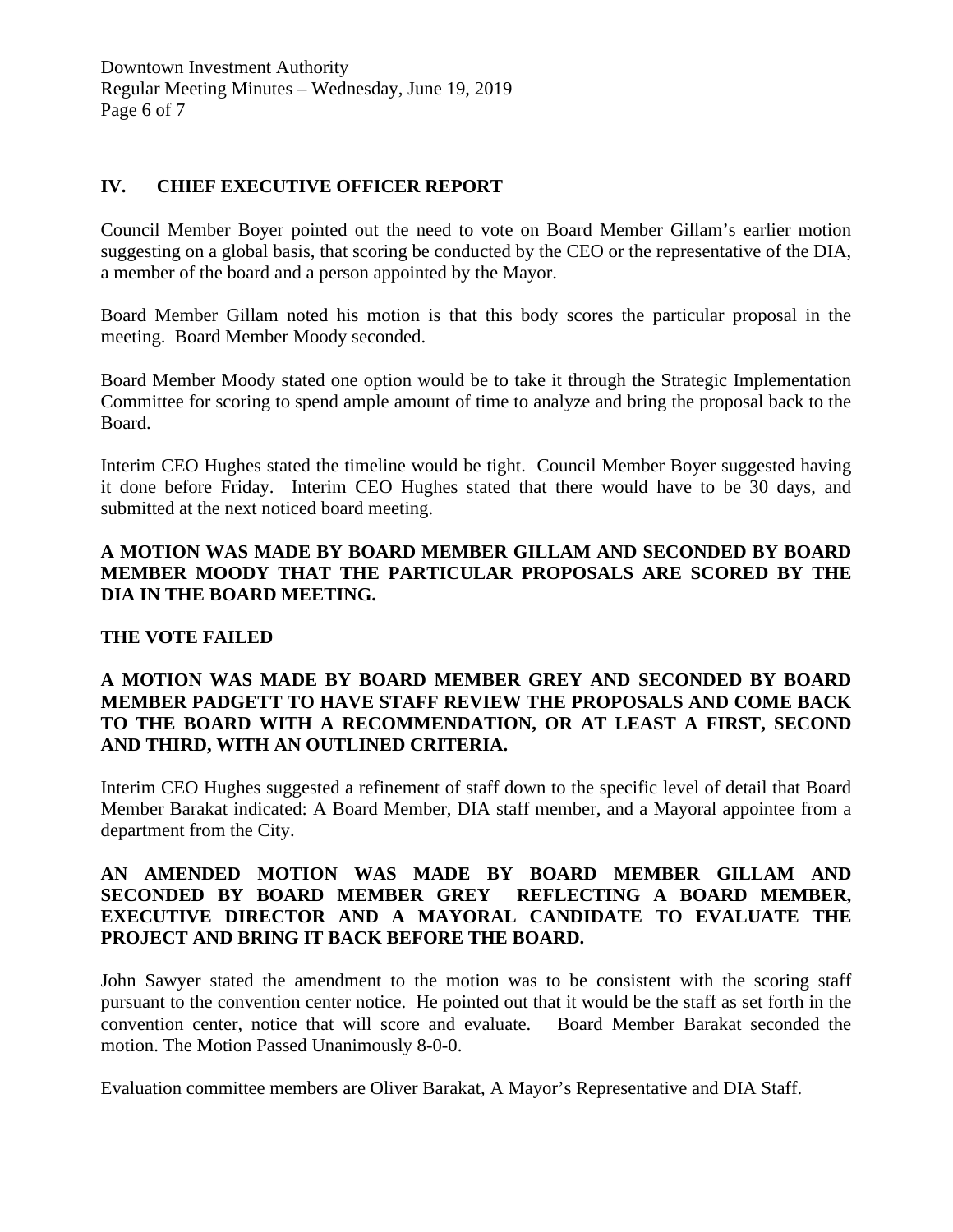### **V. CHIEF EXECUTIVE OFFICER'S REPORT**

Interim Hughes reported the Governance Committee Members:

Craig Gibbs, Chair, Dane Grey and Marc Padgett.

Guy Parola reported that the DIA shall appoint three board members to a Nominating committee. The nominating committee shall meet to discuss a slate for Chair, Vice Chair and Secretary in August.

### **VI. DDRB BRIEFING**

Guy Parola provided a memo summarizing the DDRB May meeting. The next meeting will be held Wednesday, June 26, 2019 at 2:00 p.m. on the first floor in the Lynwood Roberts Room.

### **VII. OLD BUSINESS**

**NONE**

### **VIII. NEW BUSINESS**

### **A. MOCA PRESENTATION – DELAYED**

### **B. TIM HAAS AND ASSOCIATES, PARKING STUDY PRESENTATION**

Ms. Vicki Gagliano provided a presentation. She has been conducting parking studies for 19 years and works with Timothy Haas and Associates.

Interim Hughes commented that the parking study will be another asset as we move forward.

### **IX. PUBLIC COMMENTS**

Stanley Scott commented about the issues at LaVilla.

There being no further business, Vice Chairman Gibbs adjourned the DIA meeting at approximately 4:56 p.m.

*The written minutes for this meeting are only an overview of what was discussed. For verbatim comments of this meeting, a transcript is available upon request. Please contact Karen Underwood-Eiland, at (904) 255-5302,*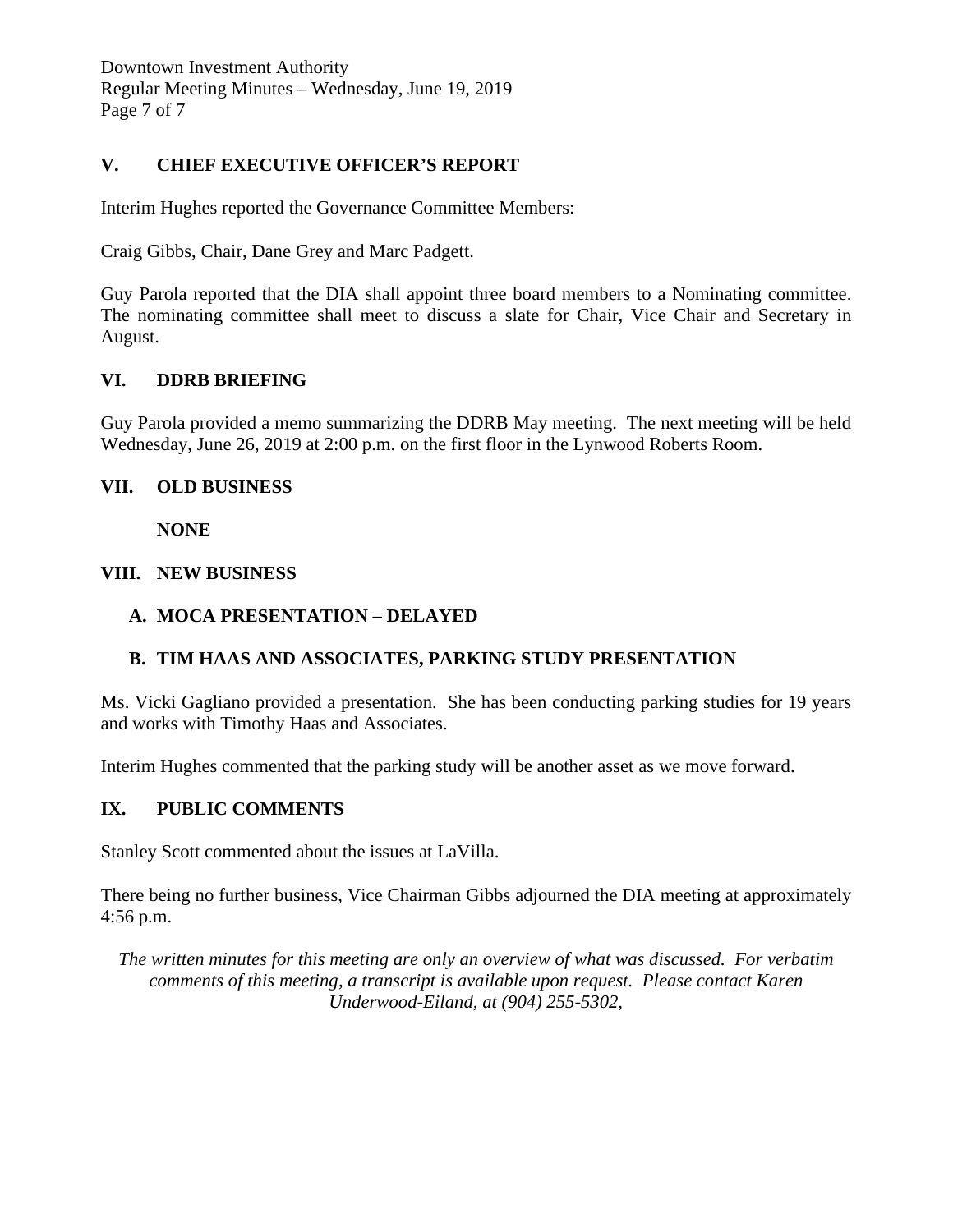#### **RESOLUTION 2019-06-02**

**A RESOLUTION OF THE DOWNTOWN INVESTMENT AUTHORITY APPROVING A SECOND (2ND) AMENDMENT TO THE REDEVELOPMENT AGREEMENT DATED MAY 11, 2017 BETWEEN THE CITY OF JACKSONVILLE AND SOUTHBANK APARTMENT VENTURES, LLC; APPROVING A FIRST (1ST) AMENDMENT TO THE ALLOCATION OF DEVELOPMENT RIGHTS AGREEMENT DATED MAY 11, 2017 BETWEEN THE DOWNTOWN INVESTMENT AUTHORITY AND SOUTHBANK APARTMENT VENTURES, LLC; AUTHORIZING ITS CHIEF EXECUTIVE OFFICER ("CEO") TO TAKE ALL NECESSARY ACTION TO EFFECTUATE THE PURPOSES OF THIS RESOLUTION; PROVIDING AN EFFECTIVE DATE.**

**WHEREAS**, City and Ventures entered into an Allocation of Development Rights agreement dated May 11, 2017 (the "ADR"); and

**WHEREAS**, the Downtown Development Review Board ("DDRB") approved Application 2016-015, filed and later amended by Ventures (the "Application"), on June 1, 2017 and confirmed by a letter dated June 6, 2017; and

**WHEREAS**, GV-IP Jacksonville Owner, LLC ("GVIP"), an adjacent property owner, appealed the DDRB approval of the Application to the DIA on June 19, 2017; and

**WHEERAS**, on appeal, DIA denied the appeal on August 24, 2017 and GVIP appealed the DIA decision to the Jacksonville City Council on September 7, 2017; and

**WHEREAS**, on November 28, 2017 the City Council remanded the appeal back to DDRB and on December 12, 2017 the DDRB denied GVIP's appeal and granted Venture's Application; and

**WHEREAS**, on January 11, 2018, GVIP filed a petition for writ of certiorari to the Circuit Court of Duval County ("Appeal"); and

**WHEREAS**, Ventures and GVIP ultimately reached a settlement to resolve the Appeal on September 10, 2018; and

**WHEREAS**, Ventures has been unable to acquire the property because its lenders will not proceed while the Appeal remains pending; and

**WHEREAS**, Ventures, through no fault of its own, is therefore unable to comply with the Performance Schedule set forth in the First Amendment; and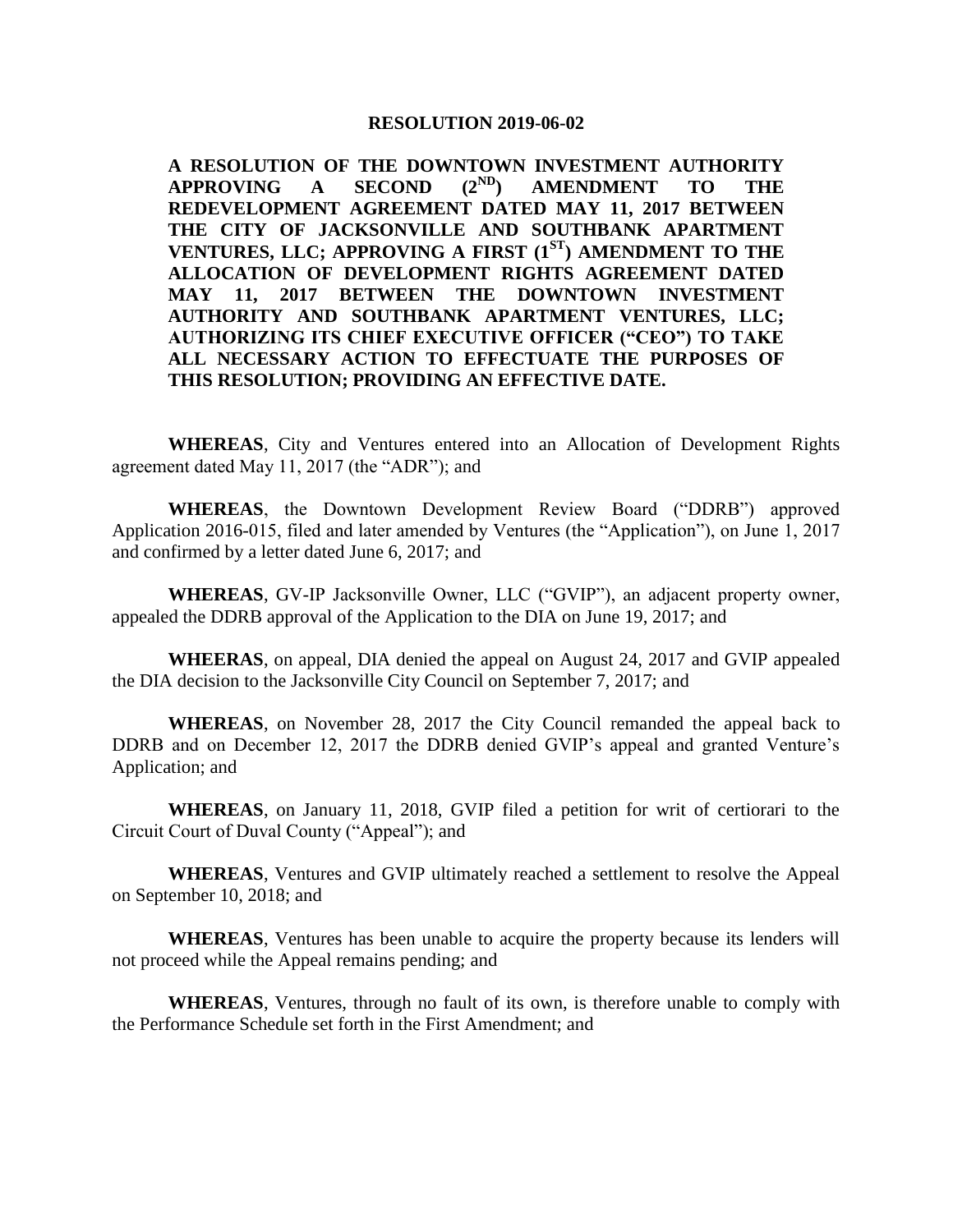**WHEREAS**, Ventures has, in accordance with Section 10.2 of the RDA, "exercise[d] commercially reasonable efforts to resume performance . . . as soon as practicable" and will be in a position to obtain fee simple title to the Project Parcel by no later than December 31, 2019, once the Appeal has been dismissed, NOW THEREFORE

**BE IT RESOLVED,** by the Downtown Investment Authority:

The deadline set forth in Section 3.1(a) of the First Amendment, as follows:

a. Company shall obtain fee simple title to the Project Parcel on or before December 31, 2019.

The remainder of the deadlines in Section 3.1 of the First Amendment will remain as previously approved:

- b. Company shall obtain a building permit for vertical construction of the Improvements on or before March 1, 2020.
- c. Company shall commence vertical construction on or before September 1, 2020.

\_\_\_\_\_\_\_\_\_\_\_\_\_\_\_\_\_\_\_\_\_\_

# WITNESS: **DOWNTOWN INVESTMENT AUTHORITY**

James Bailey, Chairman Date

VOTE: In Favor: Copposed: Abstained: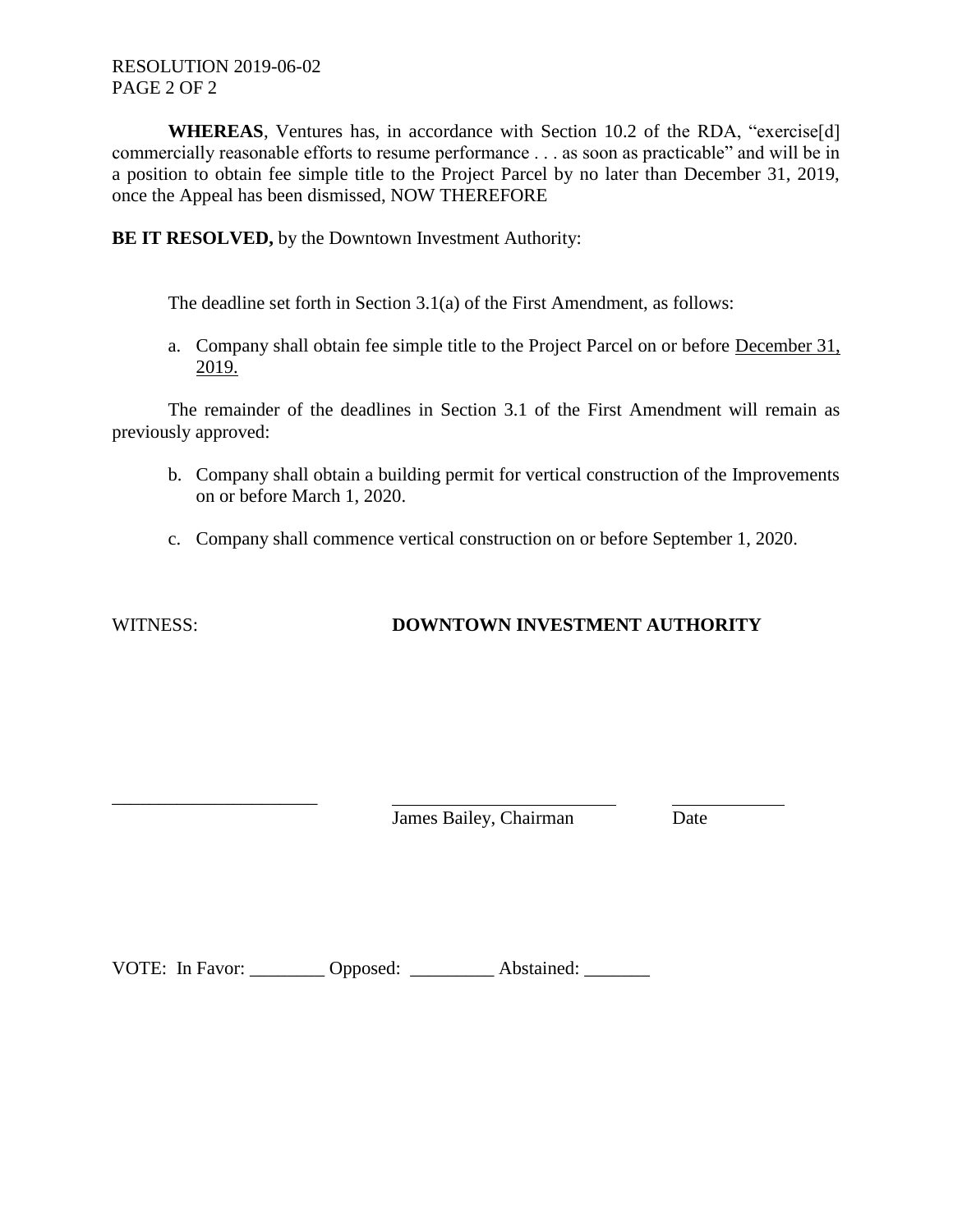#### **RESOLUTION 2019-06-03**

**A RESOLUTION OF THE DOWNTOWN INVESTMENT AUTHORITY ("DIA") INSTRUCTING ITS CHIEF EXECUTIVE OFFICER ("CEO") TO ISSUE A 30-DAY NOTICE OF DISPOSITION FOR AN APPROXIMATELY 2.28 ACRE PARCEL OF CITY-OWNED REAL PROPERTY LOCATED GENERALLY AT WESTERLY INTERSECTION OF MAGNOLIA ST. AND FOREST ST. AND IDENTIFIED BY DUVAL COUNTY TAX PARCEL NUMBER 090059-0000; APPROVING THE TERMS AND CONDITIONS INCLUDED AS EXHIBIT 'A'; APPROVING SCORING CRITERIA FOR THE NOTICE OF DISPOSITION; FINDING THAT THIS RESOLUTION FURTHERS THE BUSINESS INVESTMENT AND DEVELOPMENT ("BID") PLAN, INCLUDING THE COMMUNITY REDEVELOPMENT AREA PLAN; INSTRUCTING ITS CHIEF EXECUTIVE OFFICER ("CEO") TO ALL NECESSARY ACTION TO EFFECTUATE THE PURPOSES OF THIS RESOLUTION; AND PROVIDING FOR AN EFFECTIVE DATE.**

**WHEREAS**, the City owns an approximately2.28 acre parcel of real property identified by Duval County Tax Parcel Number 090059-0000 ("Property"), currently used by the City as a stormwater facility, as shown on Exhibit "A" attached hereto; and

**WHEREAS**, the City has negotiated the terms and conditions for a Project Completion Grant Agreement with Guidewell Group, Inc. ("Company") for redevelopment of the Property to Company as further set forth on the term sheet attached hereto, on which the Company intends to construct a parking garage; and

**WHEREAS**, the Property is located within the North Bank Downtown Community Redevelopment Area ("North Bank CRA"); and

**WHEREAS**, DIA is the designated Community Redevelopment Agency for the North Bank CRA, to which a BID Plan, inclusive of a Community Redevelopment Plan, was adopted by Ordinance 2014-560-E; and

**WHEREAS**, in order to determine fair value for the property pursuant to Florida Statutes Chapter 163.380(2), and as required by City of Jacksonville Code of Ordinances §122.432, the DIA is obtaining an appraisal of the Property; and

**WHEREAS**, upon adoption of this Resolution, a 30-day notice for the solicitation of proposals pursuant to Section 163.380(3)(a), Florida Statutes, and Sections 122.434(a) and (b), Jacksonville Ordinance Code, will be issued; and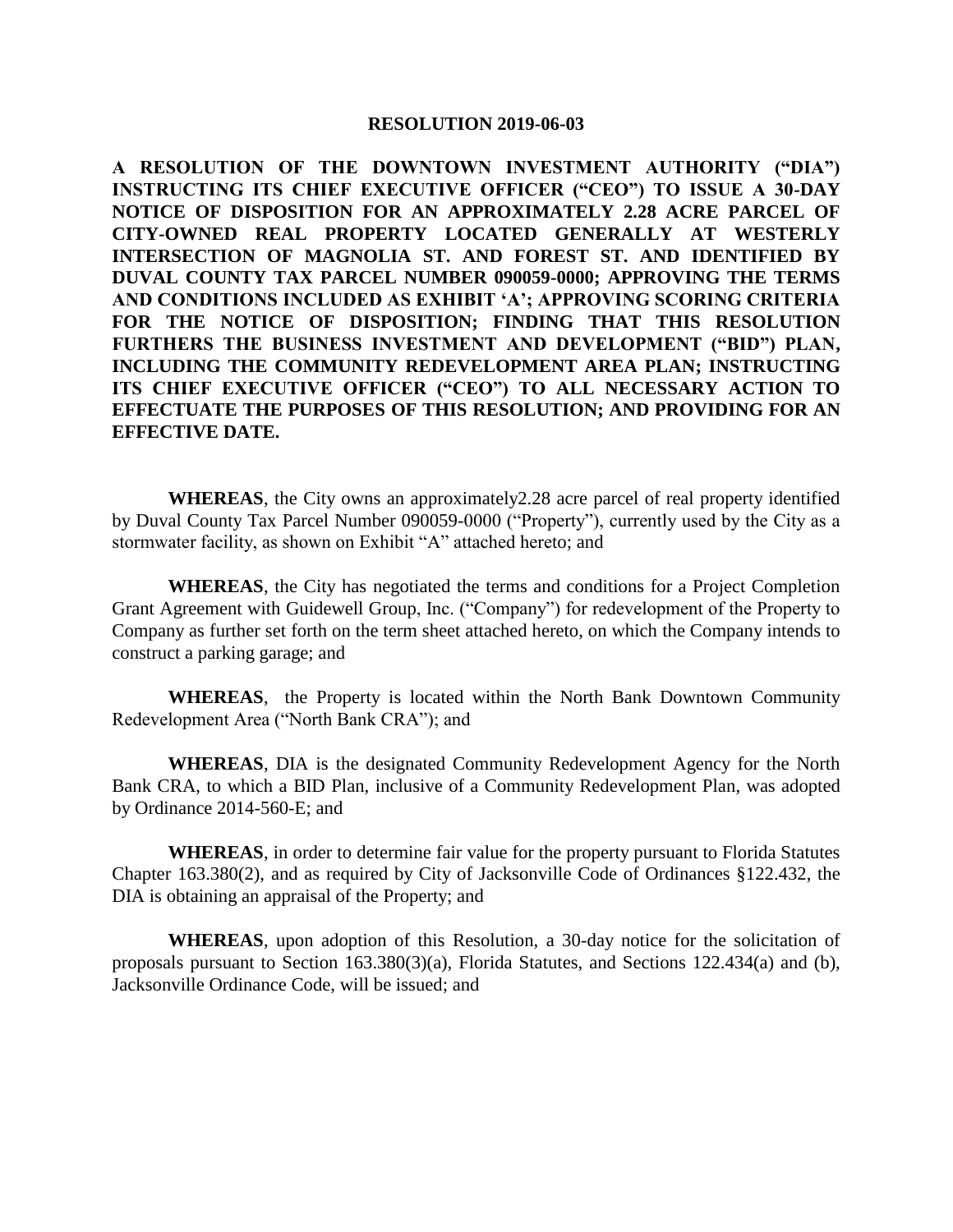### RESOLUTION 2019-06-03 PAGE 2 OF 4

**WHEREAS**, the BID Plan identifies specific *Development Strategies* that the DIA can implement to further the Redevelopment Goals and Strategic Objectives within the BID Plan, including:

Participating in development costs including "soft costs" (e.g. engineering);

Providing surface leases or structured parking for development;

Assistance in project financing; and

**WHEREAS**, the DIA finds that this resolution furthers the following Redevelopment Goal and Strategic Objectives found in the BID Plan:

#### **Redevelopment Goal No. 3**

Simplify the approval process for downtown development and improve departmental and agency coordination.

#### **Strategic Objectives**

Initiate public/private partnerships.

Provide publicly-owned land and building space for public and private development which will support and strengthen Downtown's commercial and residential base and comply with the other Redevelopment Goals; and

**WHEREAS**, Section 55.108 of the Jacksonville Code of Ordinances grants certain powers and duties to the DIA, including:

Interpreting the BID Plan and approve development and redevelopment projects within Downtown;

Implementing the BID Plan, and negotiate and grant final approval of downtown development and redevelopment agreements, grant agreements, license agreements, and lease agreements;

Plan and propose Projects and Public facilities within Downtown; and

**WHEREAS**, particular to the Brooklyn Neighborhood, there is a shortage of strategically located public parking, which has negatively affected existing retail and redevelopment within Brooklyn, NOW THERFORE

**BE IT RESOLVED, by the Downtown Investment Authority:** 

**Section 1.** The DIA finds that the recitals set forth above are true and correct and are incorporated herein by this reference.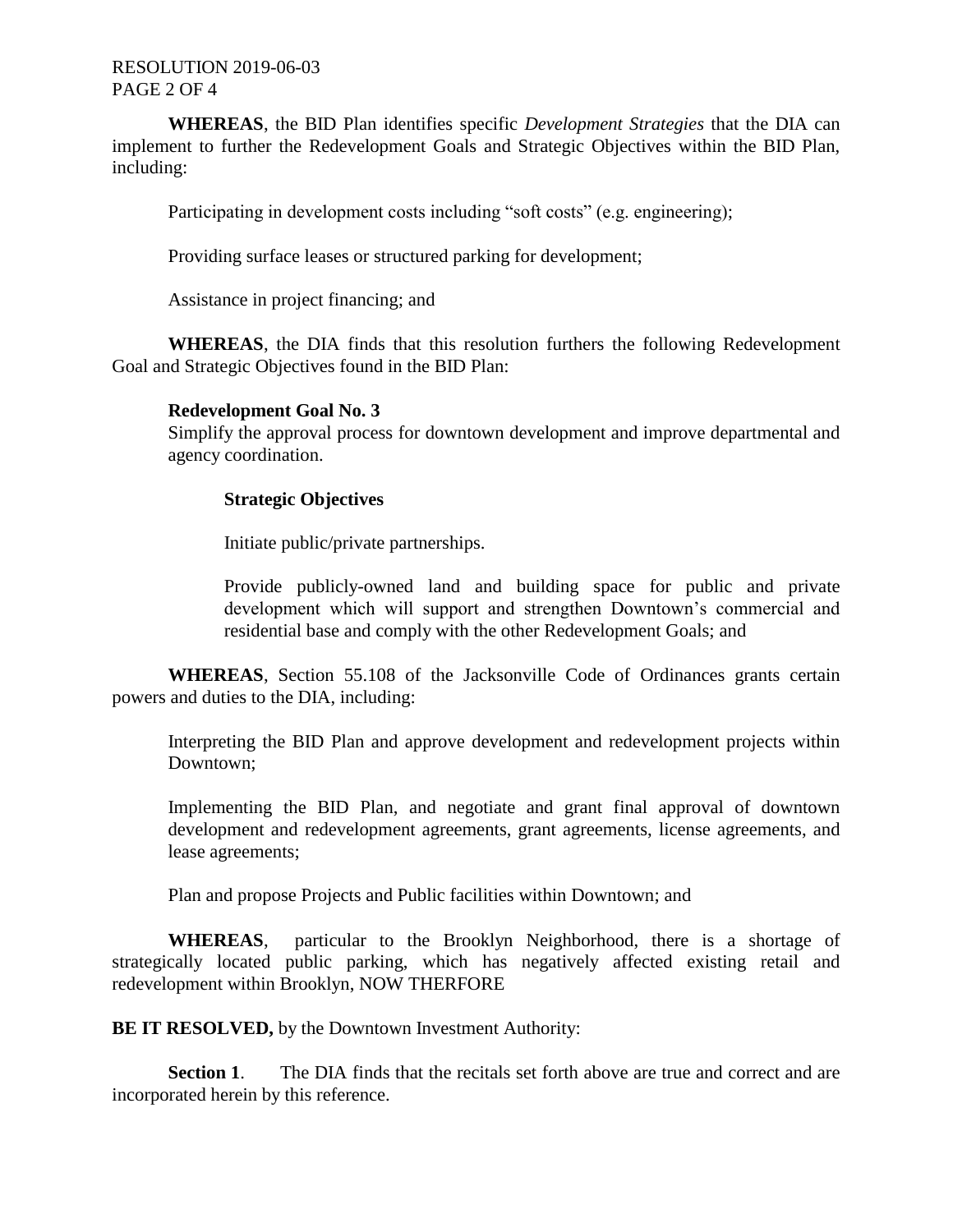**Section 2.** The DIA approves the following scoring criteria for incorporation into a Notice of Disposition:

- 1. Financial Resources: Demonstration that the respondent has the financial resources necessary to complete site redevelopment, ability to service debt (if applicable), and ability to implement the development and business plan. **[30 points]**
- 2. Past Development Experience and Ability to Complete New Construction: Demonstration that within twenty-four (24) months from execution of redevelopment or purchase-sale agreement, or their respective functional equivalents the respondent has the ability to complete construction of their development plan. Evidence of this criteria being met must be in the form of development benchmarks. **[40 points]**
- 3. Consistency with the North Bank and Southside Community Redevelopment Area Plan: **[30 points – note: consistency is based on furtherance of the seven (7) Redevelopment Goals and their underlying Strategic Objects found in Section 5 of the North Bank and Southside Community Redevelopment Area Plan]**

**Section 3.** Proposals will be reviewed and scored by a DIA Boardmember, an representative of the Mayor's Office, and the DIA Chief Executive Officer, who will make a recommendation to the DIA Board. City Council approval will be required to authorize any disposition via legislative action.

**Section 4.** The DIA instructs the Chief Executive Officer of the Downtown Investment Authority to take all necessary action necessary to effectuate the Solicitation of Disposition for the Property.

**Section 5.** This Resolution shall become effective on the date it is signed by the Chair of the DIA Board.

### [REMAINDER OF PAGE LEFT BLANK; SIGNATURES ON FOLLOWING PAGE.]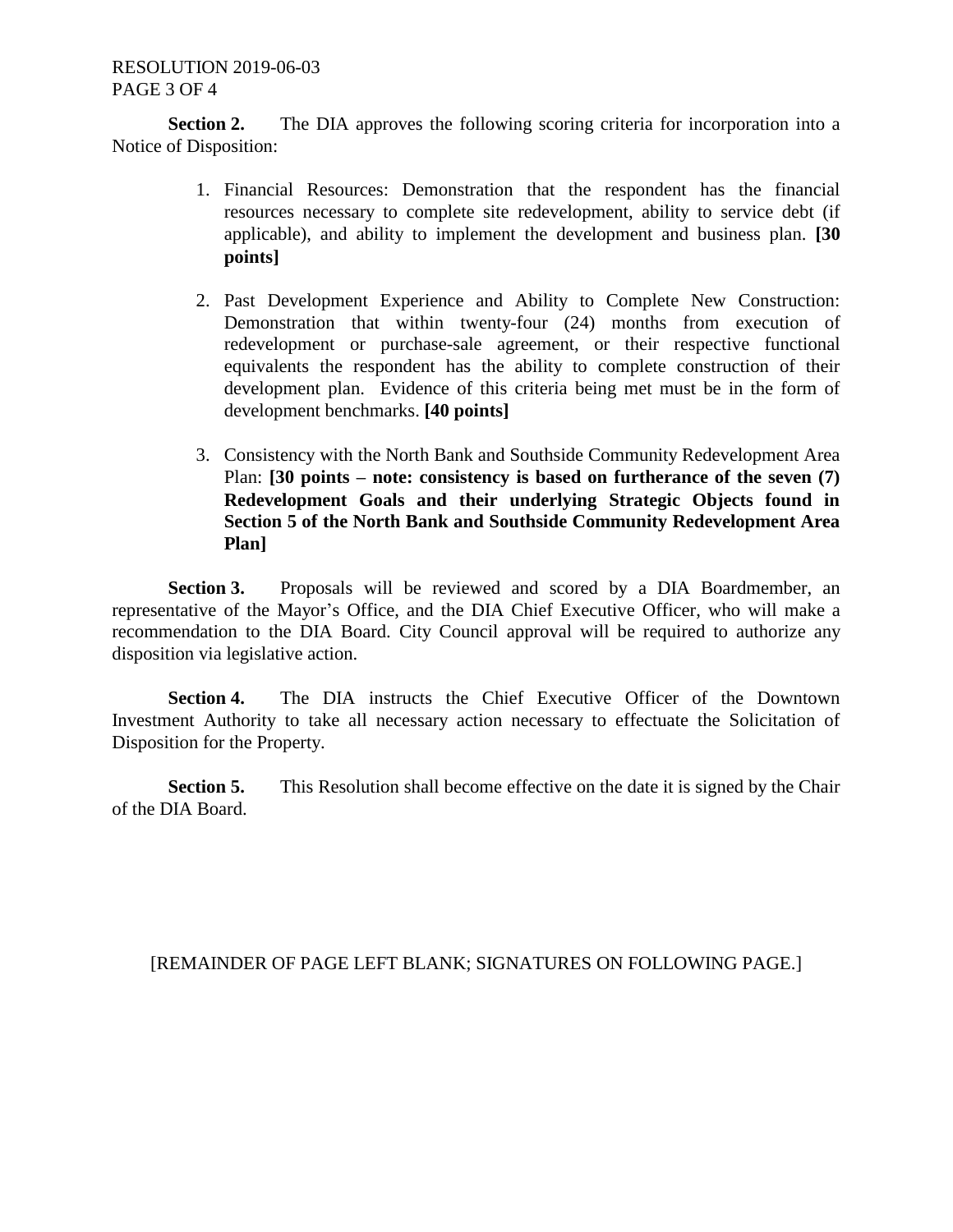RESOLUTION 2019-06-03 PAGE 4 OF 4

\_\_\_\_\_\_\_\_\_\_\_\_\_\_\_\_\_\_\_\_\_\_

WITNESS: **DOWNTOWN INVESTMENT AUTHORITY**

**Jim Bailey, Chair** Date

VOTE: In Favor: \_\_\_\_\_\_\_\_\_ Opposed: \_\_\_\_\_\_\_\_\_\_ Abstained: \_\_\_\_\_\_\_